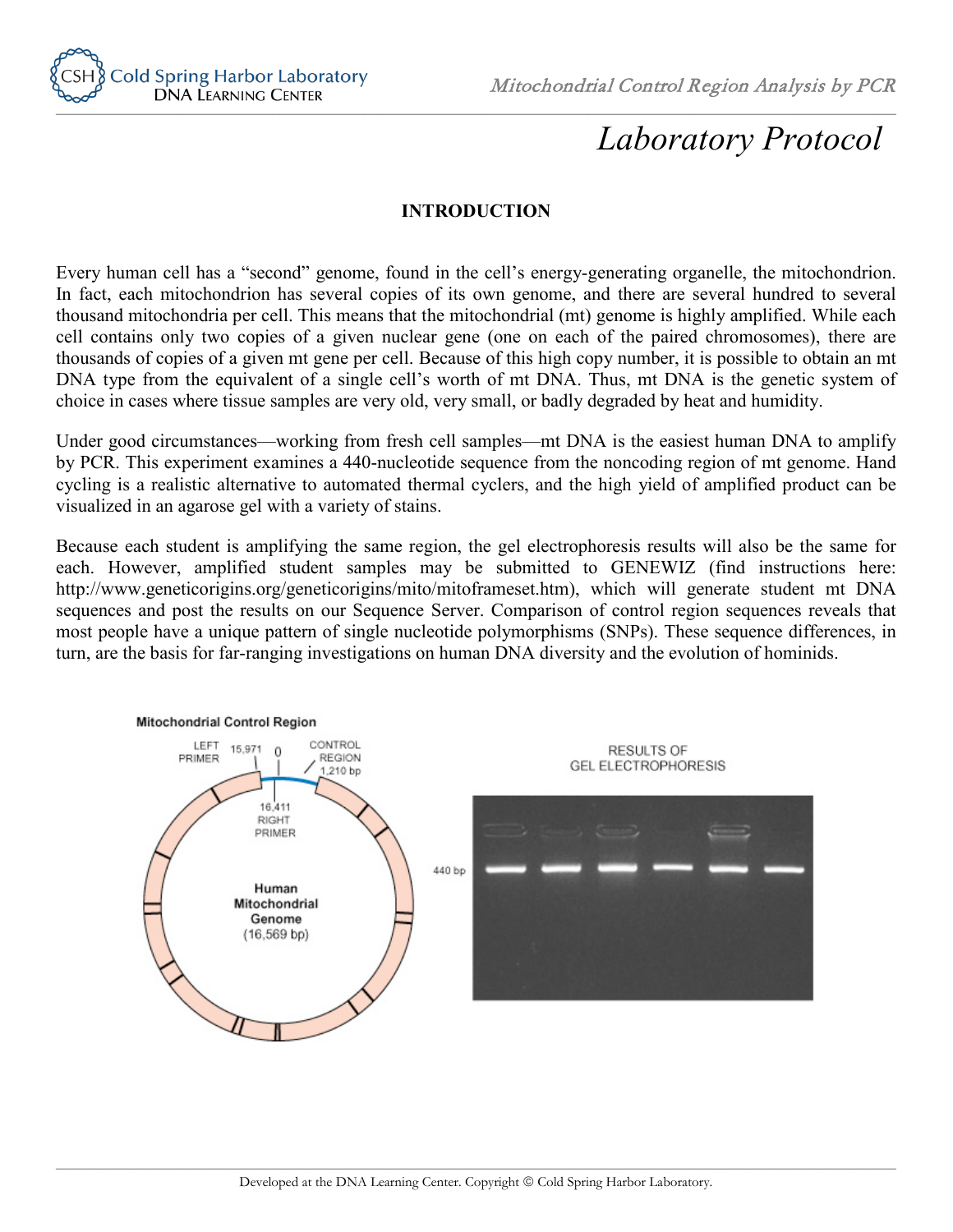



## **PROCEDURE**

## **Part I: DNA Isolation by Saline Mouthwash**

- 1. Pour 10 ml of the saline solution (0.9% NaCl) into mouth and vigorously swish for 30 seconds.
- 2. Expel saline solution into a paper cup.
- 3. Swirl to mix cells in the cup and use a micropipet to transfer 1 ml (1000 µl) of the liquid to 1.5 ml tube.
- 4. Place your sample tube, together with other student samples, in a balanced configuration in a microcentrifuge, and spin for 1 minute.
- 5. Carefully pour off supernatant into paper cup or sink. Be careful not to disturb the cell pellet at the bottom of the test tube. A small amount of saline will remain in the tube.
- 6. Resuspend cells in remaining saline by pipetting in and out. (If needed, 30 µl of saline solution may be added to facilitate ressupension.)
- 7. Use a micropipet to withdraw 30 µl of cell suspension, and add to tube containing 100 µl of Chelex. Shake well to mix.
- 8. Boil cell sample for 10 minutes. Use boiling water bath, heat block, or program thermal cycler for 10 minutes at 99°C. Then, cool tube briefly on ice (optional).
- 9. After boiling, shake tube. Place in a balanced configuration in a microcentrifuge, and spin for 1 minute.
- 10. Use a micropipet to transfer 30 µl of supernatant (containing the DNA) to clean 1.5 ml tube. Avoid cell debris and Chelex beads. This sample will be used for setting up one or more PCR reactions.
- 11. Store your sample on ice or in the freezer until ready to begin Part II.

## **Part II: DNA Amplification by PCR**

- 1. Use a micropipet with a fresh tip to add 22.5 µl of the appropriate primer/loading buffer mix to a PCR tube containing a Ready-To-Go PCR Bead. Tap tube with finger to dissolve bead.
- 2. Use a micropipet with a fresh tip to add 2.5 µl of human DNA (from Part I) to reaction tube, and tap to mix. Pool reagents by pulsing in a microcentrifuge or by sharply tapping tube bottom on lab bench.
- 3. Label the tube cap with a number, as assigned by your teacher. This way, your results will be anonymous.
- 4. If necessary, add one drop of mineral oil on top of reactants in the PCR tube. Be careful not to touch the dropper tip to the tube or reactants, or subsequent reactions will be contaminated with DNA from your preparation. **Note:** Thermal cyclers with heated lids do not require use of mineral oil.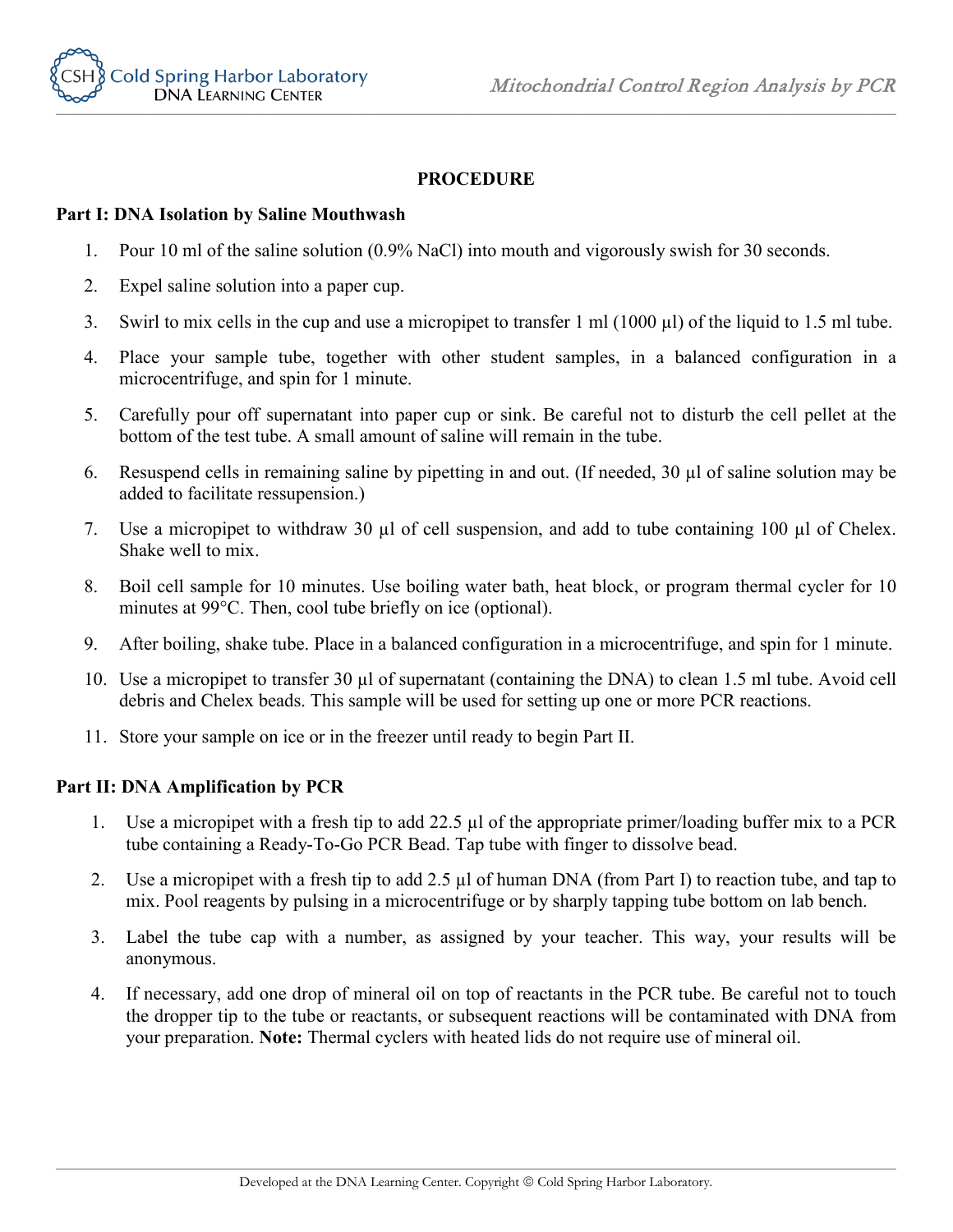

5. Store all samples on ice until ready to amplify according to the following profile. Program thermal cycler for 30 cycles according to the following cycle profiles. Each program may be linked to a 4°C cycle to hold samples after completing the cycle profile, but amplified DNAs also hold well at room temperature.

| Denaturing time and temperature | $30 \text{ sec} - 94$ °C              |
|---------------------------------|---------------------------------------|
| Annealing time and temperature  | $30 \text{ sec} - 58^{\circ}$ C       |
| Extending time and temperature  | $30 \text{ sec} - 72^{\circ}\text{C}$ |

#### **Part III: DNA Analysis by Gel Electrophoresis**

- 1. Use a micropipet with a fresh tip to add 8µl PCR sample/loading dye mixture into your assigned well of a 2% agarose gel. (This will leave enough product if you intend to sequence the mt control region.) Expel any air from the tip before loading, and be careful not to push the tip of the pipet through the bottom of the sample well.
- 2. Load 5 µl of the pBR322-BstNI size markers into one lane of gel.
- 3. Electrophorese at 140 volts for 20-30 minutes. Adequate separation will have occurred when the cresol red dye front has moved at least 50 mm from the wells.
- 4. Gels will contain DNA stain and be ready to view with a UV transilluminator immediately. DNA bands will be bright orange.

### **RESULTS AND DISCUSSION**

#### **Interpreting Your Gel**

- 1. Observe the photograph of the stained gel containing your sample and those from other students. Orient the photograph with the sample wells at the top. Interpret the band(s) in each lane of the gel:
	- a. Scan across the photograph to get an impression of what you see in each lane. You should notice that virtually all student lanes contain one or two prominent bands.
	- b. Now locate the lane containing the pBR322/BstN I markers. Working from the well, locate the bands corresponding to each restriction fragment: 1,857 bp, 1,058 bp, 929 bp, 383 bp, and 121 bp (may be faint).



Position of primer dimer

c. The amplification product of 440 bp should roughly align with the 383 bp marker.